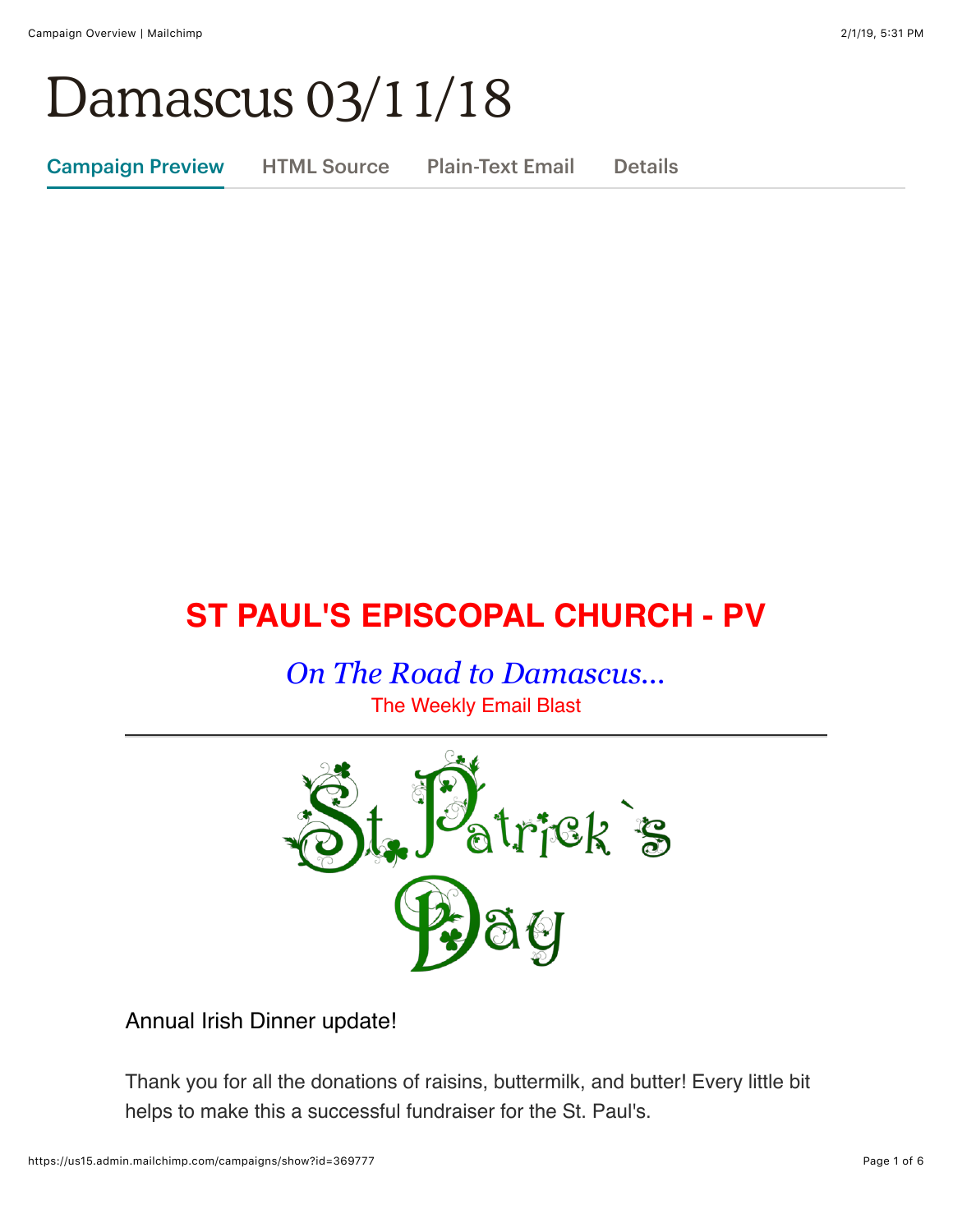Cookies are still needed as dessert for this event and may be brought to the parish hall on Saturday, March 17th in the the morning/afternoon.

The dinner is from 4:30 - 7:00 PM. Adult & Takeout \$15.00. Seniors \$14.00. Children to 10 years \$7.00. Over 90 & under 6 FREE. Contact: 635-3310 or 635-3431. See y'all there!



## **Parish Movie Night...TONIGHT!**

"Conversations with God" 6:00 PM in the Parish Hall Tonight! Sunday, March 11, 2018 Everyone is Invited!



### Meetings...

Vestry is tomorrow at 7:00 PM (Monday, March 12th). If you need a copy of our "Remember the Future" reading, please contact Mother Megan. All vestry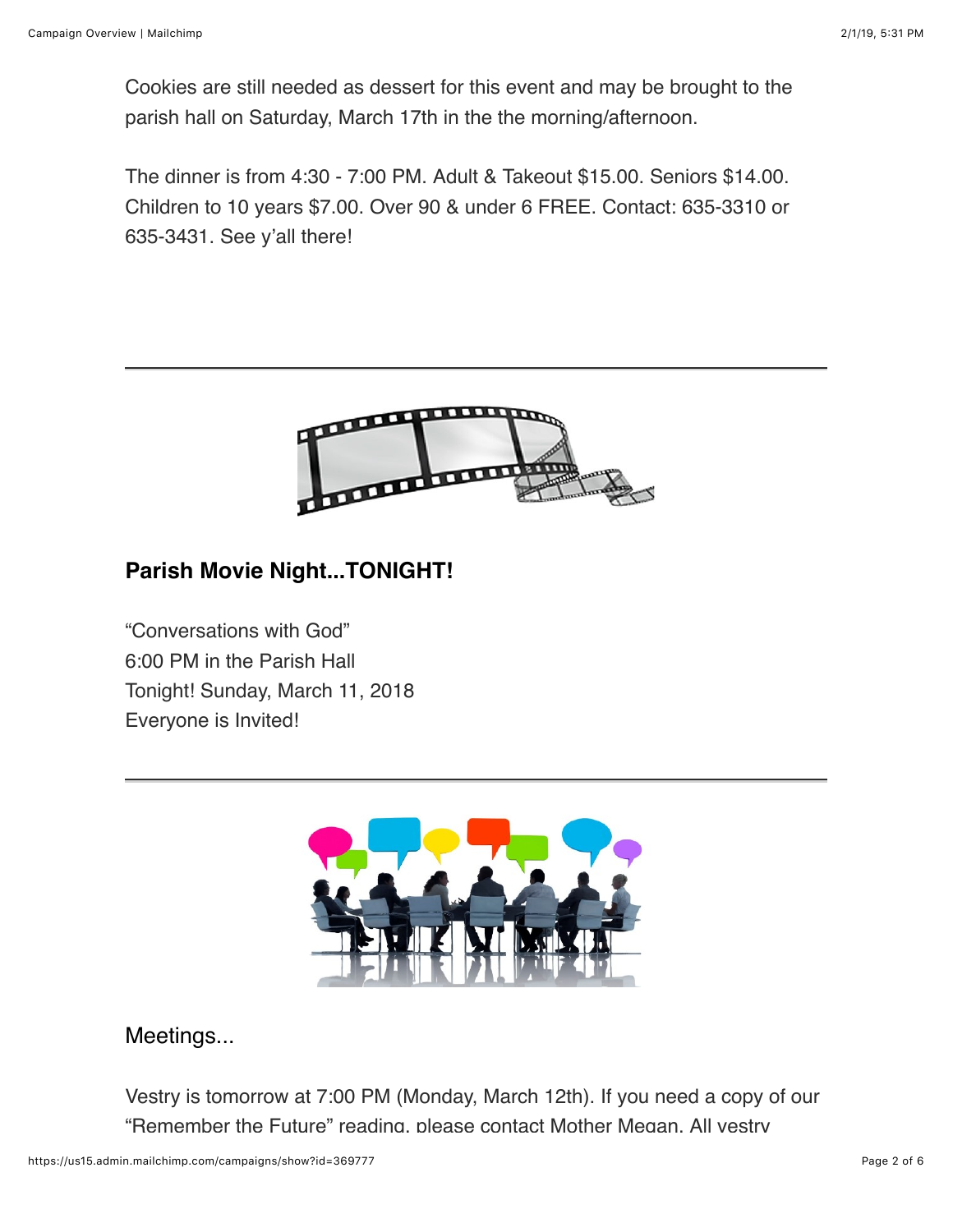members please plan to attend. Many thanks for your dedicated work!



"Remember the Future" reading, please contact Mother Megan. All vestry

Palm crosses are available for sale before Sunday, March 18th. Please contact Barb Haight or Nancy Adams to place your reservation, with cash or check payable to St. Paul's Episcopal Church due at the time of your order. The cost is \$10 per item, and they will be available for pickup at church on Palm Sunday, March 25th. Thank you!

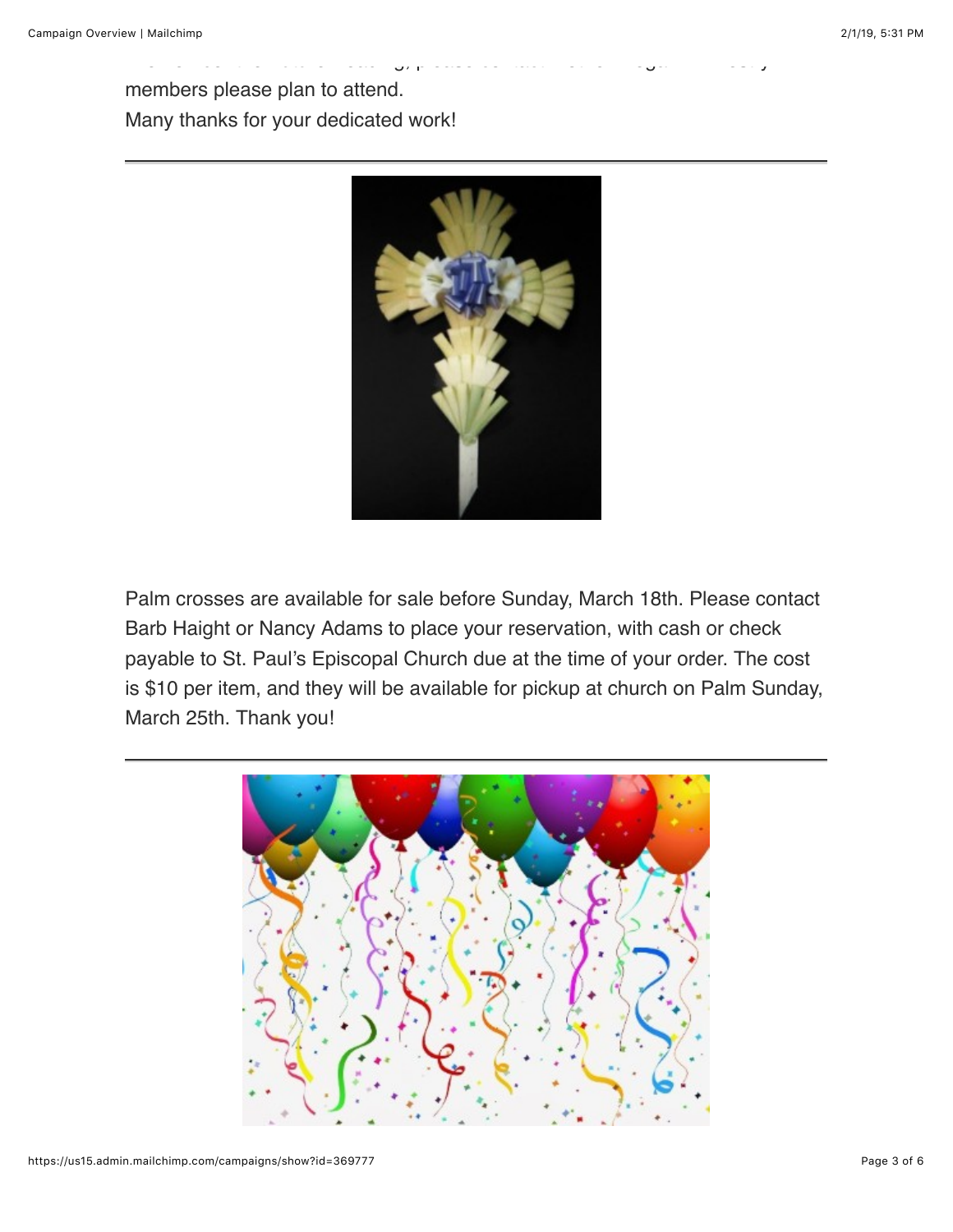#### **For those celebrating birthdays & anniversaries:**

Christine Kirchner Pam Moustakas Rosemary Jones Rhoda Gruner Pat Johnson Kay Mackey



#### **First Wednesday**:

**1:00 PM** HE-RT II w/prayers for healing **ADA Access**

#### **6:45 PM - Ecumenical Food Pantry**

PV United Methodist Church - **Volunteers Welcome!**

#### **2nd-5th Wednesdays:**

**Bible Study 1:00-2:30 PM** *-* Sepe Room, Parish Hall

**Thursdays: Evening Prayer 6:00 PM** - Church

**Sundays: Adult Education 11:30 AM** - Sepe Room, Parish Hall

#### **Pastoral Care:**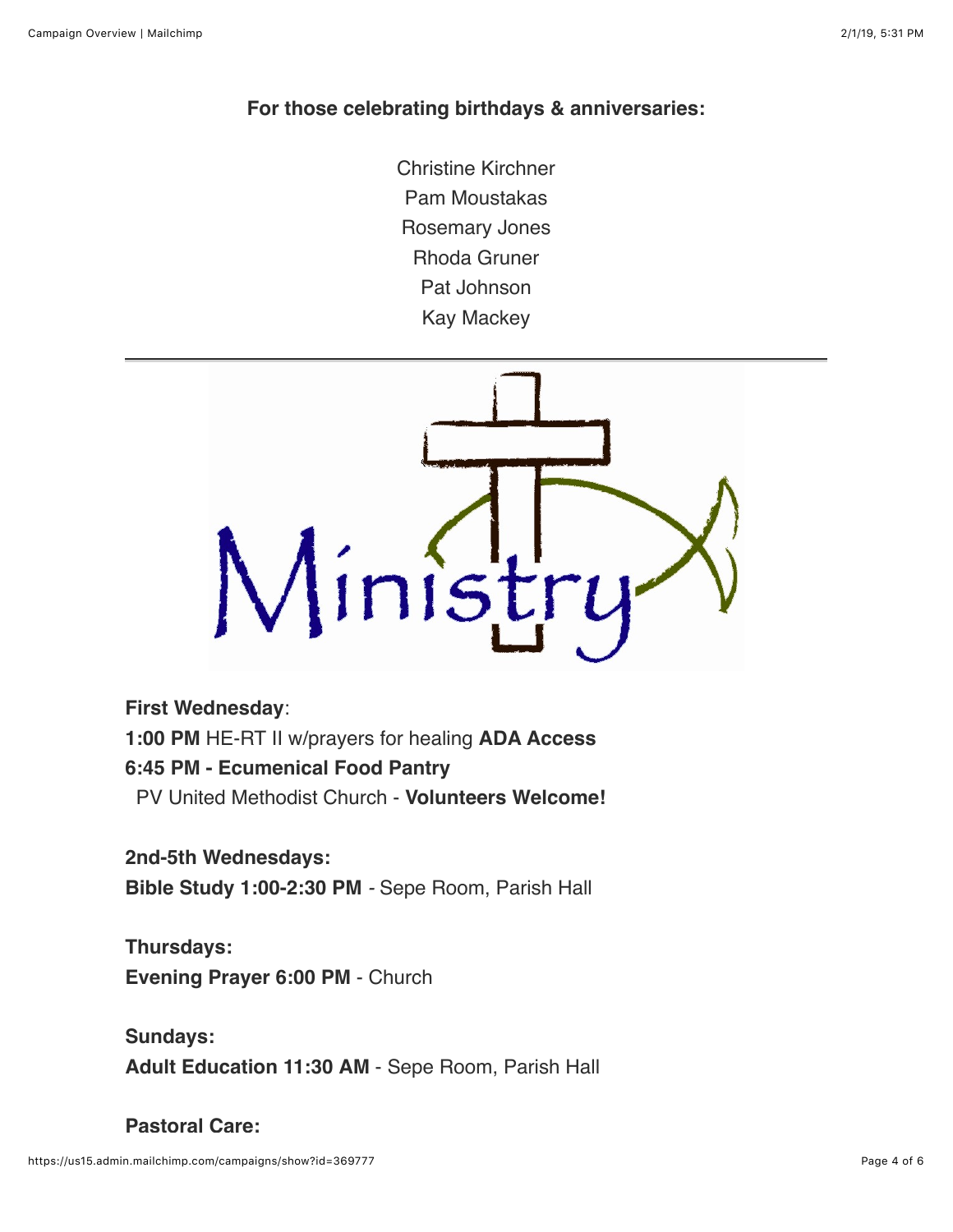The Rev. Megan E. Sanders, Rector

#### **Office Hours**

**Pastoral Care:**

 by appointment on Monday, Tuesday, Wednesday, and Saturday Please contact her to set up a tine to meet together **Her Sabbath Tim his Thursday and Friday** 

#### **In case of pastoral emergency:**

 Please call the Rector on her cell phone: 917-751-9568. Your voice is important. Please no text messages.

#### **On Thursdays & Fridays, please contact on elf the wardens:**

Roger Tumbarello: 635-1220 Nancy Adams:635-1448

*If you or someone you know wishes to receive a Pastoral Visit, please call/email Mother Megan.*

 *--God Bless You.*

KEEP IN TOUCH! [o](http://stpaulspv.org/)[n the Web](http://www.stpaulspv.org/) [on FaceBook](https://www.facebook.com/stpaulspleasantvalley/) [via email](mailto:stpaulspv@gmail)